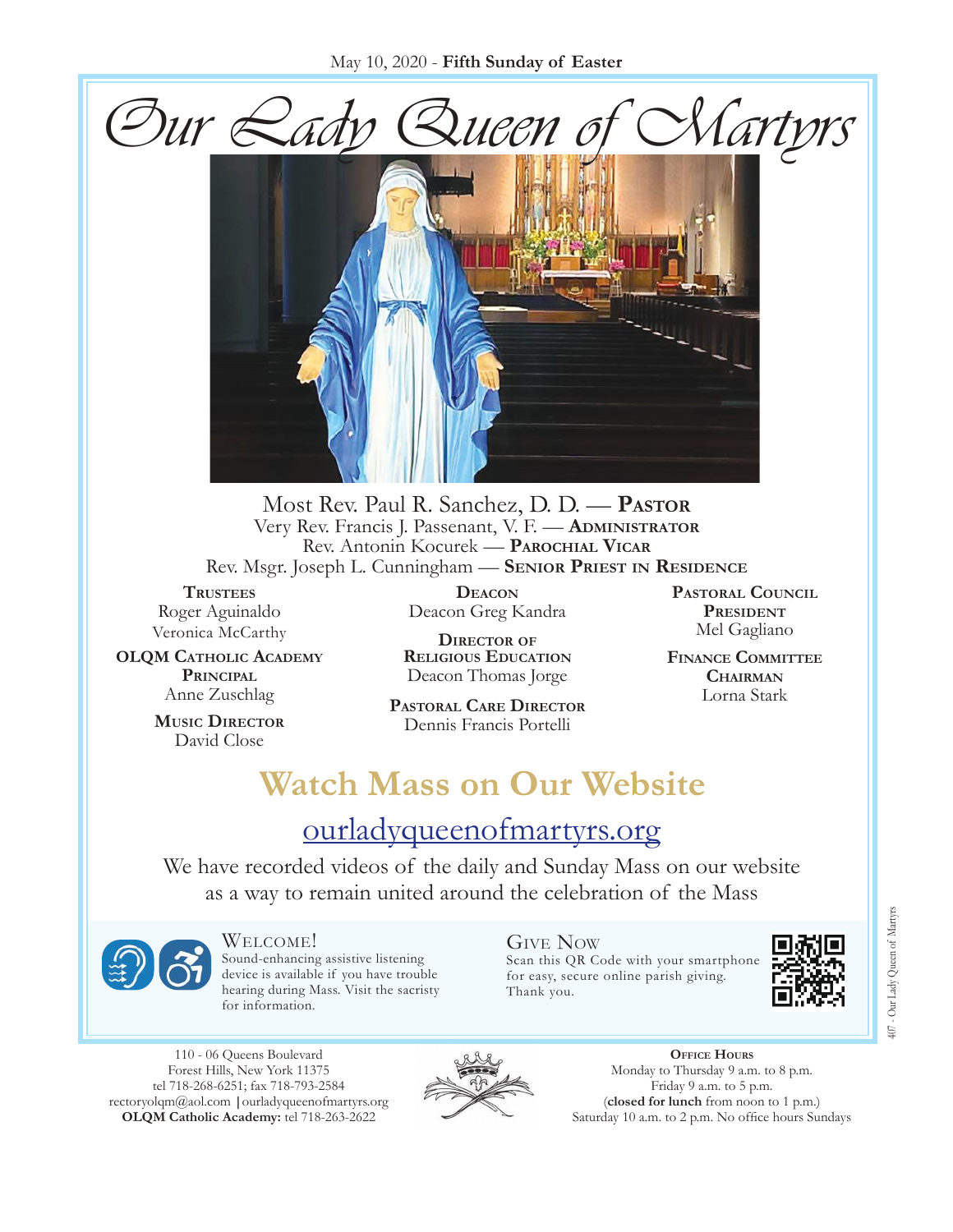## **Masses for the Week**

**Private Masses will be offered by our parish priests for the intentions listed.**

> *Saturday, May 9* George Tharian Marion Skarka Chhaya Kulkarni [anniversary]

*Sunday, May 10* For those enrolled in the Mother's Day Mass Remembrances

> *Monday, May 11* Robert Moise Norine Garofalo

*Tuesday, May 12* **Saints Nereus and Achilleus Saint Pancras** Bridget Sonntag Peter and Vincent Genova

> *Wednesday, May 13* **Our Lady of Fatima** Victor Paul D'Souza Minnie Campione

*Thursday, May 14* **Saint Matthias** Timothy P. Guzman Saluzinho Patrick Nazareth

> *Friday, May 15* **Saint Isidore** Mark Cabanos, Jr. David Kovach

*Saturday, May 16* Jorel and John Ilawan [living] Manuel De Jesus Rodriguez Robert T. Marsh

Today's bulletin cover is courtesy Regina Faighes. If you have a new (or old) photo of the church to share, please email to olgmcomm $@a$ ol.com and we'll evaluate for possible use here in the bulletin or online.

## **Remember Our Sick**

Blanche Aeppli, Joseph and Mary Augustine, Donald Begola, Alexander Berardino, Peter Berardino, Mark Bradley, Joseph Buatta, Susan Campbell, James Cardone, MaryAnn Cornell, Irene Cucurella, Tracy Cuva, Danielle D'Agostino, Norman Doucette, Baby Luka Dudashvili, Nancy Feldman, Stephanie Feldman, Michael Flannery, Anthony Frankel, Alice Fromer, Ogan Gates, Kathleen and Brian Gordon, Pat Gmerek, Cathie Greulich, Paulina Guballa, Alexander Gutierrez, Philip Hassialis, Sean Harrison, Giles Houghton, Michael H. Jordan, Migdalia Leon, Maria Leon Santiago, James Lung, Liz Maryon, John Nikol, Connie Panella, Maureen Piatt, Grace Plank, Bonnie Post, Dr. Anthony Sarro, Scaturro family, Robert Sorsaia, Frank Soriente, Maria Viesta, Brittany Zaita—**and all parishioners currently in nursing homes, hospitals or confined to their homes**

# **Main Events of the Week**

#### **\*\* Church is closed until further notice \*\***

The Diocese of Brooklyn/Queens is asking churches and church offices to remain closed for the safety and well-being of everyone during the COVID-19 emergency. While there is no public celebration of the Mass for the time being, our priests are celebrating Mass each day privately for the scheduled intentions. You can watch our recorded Masses from your home or phone at [ourladyqueenofmartyrs.org](https://ourladyqueenofmartyrs.org/), at [www.facebook.com/olqmchurch,](https://www.facebook.com/OLQMChurch/) and the [parish YouTube channel.](https://www.youtube.com/user/OLQMStewardship/videos?view=0&sort=dd&shelf_id=2)

#### **Virtual Living Rosary**

Pray a rosary with our priests and parishioners this week. A prerecorded video is on our website.

#### **Faith Sharing Groups on Zoom**

**Sunday mornings at 10 a.m. or Tuesday evenings at 6:30 p.m.** See page 5 for information on how to join.

**Confessions**

**Tuesday and Thursday at 11:30 a.m.**

#### **Saturday at 12:45 p.m. inside rectory door**\*

*\*Note: For parishioners wishing to make a confession, please practice responsible social distancing and enter the rectory one at a time.*

#### **Cancellations**

**At this time there are No Public Devotions. Parish Group Activities/Meetings are suspended.**

*Who has faith in Me will do the works I do, and far greater than these.* Are you being called to do the work of the Lord as a priest, deacon, sister or brother? If you are considering this possibility, contact the Vocation Office: phone 718-827-2454 or email [vocations@diobrook.org.](mailto:vocations@diobrook.org)

### **Remember Our Deceased**

Danton Charpentier Kevin del Rosario Lumen Lourdes Javier Farres John Gorman

Dr Geronimo Magsino Joanie Molina Dr. Burton Wasserman

#### **We pray for the men and women of our Armed Forces serving in the U.S. and abroad**

Eric Böhm, Sergio Borrero, Thaddeus Buenaventura, Ricardo Cantillo, Bobby DiTroia, Armando Fellin, Andrew Gonzalez, A. Jay James, William (Will) Klos, Michael Le Floch, Louis Mannino, Jean-Marc Moïse, Brian Quinn, Justin Pabse, Adam Rearick, Rodney Ross, McNeely Royal, Victoria Tissler-Bacca, Charles Torres, Jose J. Vaz, Mollie Rae Whitley, William Youssef, Phillip Whitley, Jeff Zabala. **Please pray for all who risk their lives for our safety, including police, fire, corrections and military personnel.**

**WELCOME!** If a disability makes it difficult for you to fully participate at Mass or other activities of our parish, contact our **Parish Advocate for Persons with Disabilities**, Karen Mongiello, at [disabilities.olqm@gmail.com,](mailto:disabilities.olqm@gmail.com) to make your special needs known.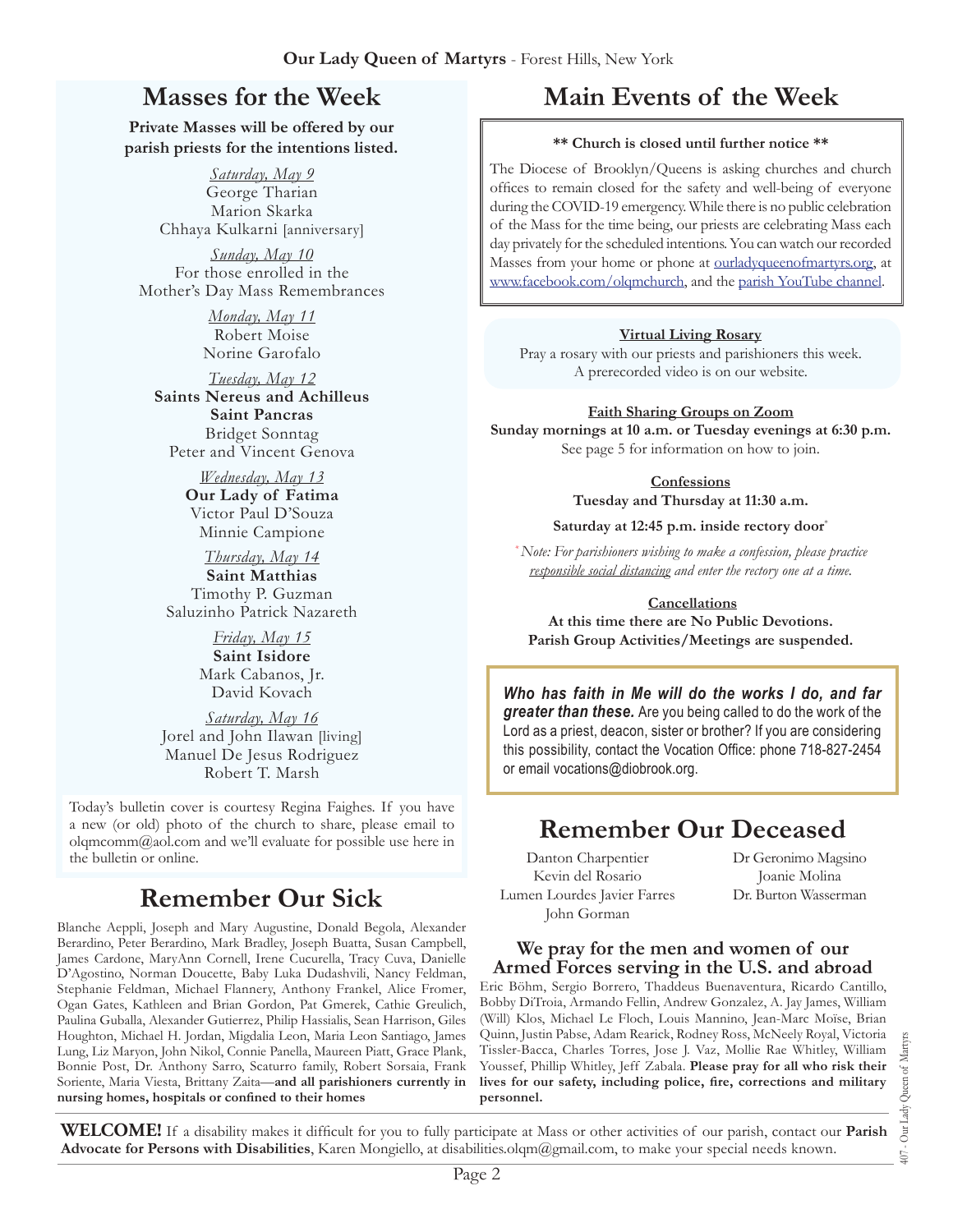### **This Week's Reflection Pope Benedict XVI on Christian Hope**

*From the OLQM Social Action Committee*

When we pray properly, we undergo a process of inner purification which opens us up to God and thus to our fellow human beings as well. In prayer we must learn what we can truly ask of God—what is worthy of God.… For prayer to develop this power of purification, it must, on the one hand, be something very personal, an encounter between my intimate self and God, the living God. On the other hand, it must be constantly guided and enlightened by the great prayers of the Church and of the saints, by liturgical prayer, in which the Lord teaches us again and again how to pray properly….

Cardinal Nguyen Van Thuan, in his book of spiritual exercises, tells us that during his life there were long periods when he was unable to pray and that he would hold fast to the texts of the Church's prayer: the Our Father, the Hail Mary, and the prayers of the liturgy. Praying must always involve this intermingling of public and personal prayer. This is how we can speak to God and how God speaks to us. In this way we undergo those purifications by which we become open to God and are prepared for the service of our fellow human beings. We become capable of the great hope, and thus we become ministers of hope for others.

*If you are interested in Catholic social teaching in action, please join us. Contact Bishop Sanchez or Father Passenant in person, by phone, or email them care of rectoryolqm@aol.com. You are welcome to join us in the rectory when we meet next. Future dates and times will be announced here and from the pulpit. Links to important documents and useful videos are available at [ourladyqueenofmartyrs.org/catholic-social-action-committee.](http://ourladyqueenofmartyrs.org/catholic-social-action-committee)*

To learn more about the legislative issues that impact us as Catholics and how you can express your opinions to our elected officials, we also encourage you to sign up for "action alerts" from the New York State Catholic Conference at [www.nyscatholic.org/nys-catholic-conference-action-center](https://www.nyscatholic.org/nys-catholic-conference-action-center).

**HAPPY** 

**MOTHER'S** 

**Fruits of the Mother's Day Mass intentions** are for the living or deceased listed on the remembrance envelopes during the month of May. Envelopes are in your packet or the church lobby.

#### **Readings and Mass Options Fifth Sunday of Easter**

**First Reading***—Acts 6:1-7*

**Responsorial Psalm** *Lord, let your mercy be on us, as we place our trust in you.*

**Second Reading***-—1 Peter 2:4-9*

**Gospel***—John 14:1-12*

**Video recordings of the Mass each day with our parish priests are being posted on our church website [ourladyqueenofmartyrs.org](https://ourladyqueenofmartyrs.org)**

#### **Sunday Mass on NET TV**

Spectrum Channel 97 FIOS by Verizon Channel 48 Tune in online at **[netny.tv](https://netny.tv/)** 

**Saturday at 6 p.m.**  Vigil prerecorded from Immaculate Conception in Jamaica (English)

> **Sunday at 11 a.m.**  Live from St. James Cathedral in Downtown Brooklyn (English)

**Sunday at 1:30 p.m**. Prerecorded from Co-Cathedral of St. Joseph in Prospect Heights (Spanish)

**May is Mary's Month**

In trial or difficulty I have recourse to Mother Mary, whose glance alone is enough to dissipate every fear.

-St. Thérèse of Lisieux

#### **Second Collections**

- ›› Today's second collection is for Major Repairs.
- ›› May 17, the second collection will be for Pastoral Care.

›› Use the blue envelope at any time to contribute to the Parish

Endowment Fund: [ourladyqueenofmartyrs.org/blue-envelope.](https://ourladyqueenofmartyrs.org/blue-envelope/) At our Parish Giving portal, select Blue Envelope from the pulldown menu. For [online Parish Giving](https://ourladyqueenofmartyrs.org/parish-giving/) technical support, call 866-307-7140, Monday through Friday, 8:30 a.m. to 4:30 p.m.

Page 3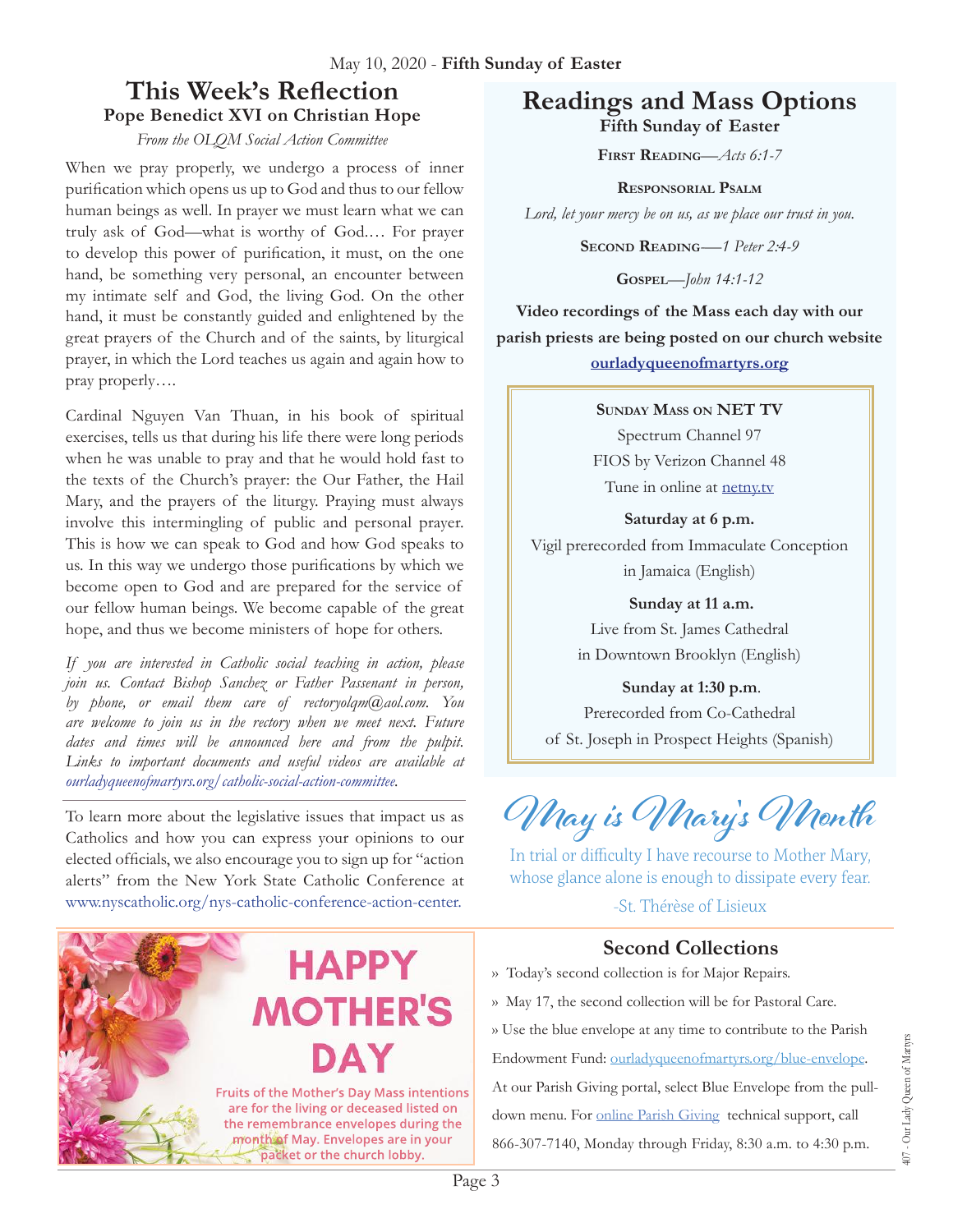# For All Motherly Figures in Our Lives, A Blessing!

Loving God, as a mother gives life and nourishment to her children, so you watch over your Church.

Bless all women, that they may be strengthened as Christian mothers.

Let the example of their faith and love shine forth. Grant that we, their sons and daughters, may honor them always with a spirit of profound respect.

Grant this through Christ our Lord. Amen

Immaculate Heart of Mary, Pray for Us!

# **Catholic Migration Services CMS Helplines**

Catholic Migration Services (CMS) has hotlines to answer questions about workplace health and safety concerns and your rights during the COVID-19 crisis—including information on what public benefits may be available to you if you were laid off or had your work hours reduced. CMS also continues to provide free immigration phone consultations if you have pending immigration cases or want to start an immigration case. If you have need in any of these areas, please contact Catholic Migration Services at the numbers below.

- Housing Assistance & Immigration Services: 347-472-3500
- Workers' Rights (Labor Hotline): 877-525-2267
- General Information: 347-472-3500

#### **Catholic Charities Call Center is 718-722-6001**

Monday through Friday from 9AM to 6PM. If you have need at this time, they can help you with information about food pantries—which are essential services—and mental health counseling over the phone.

# **Ways to Give**

The vestibule of the church is open for private prayer (use doors on Ascan Avenue) You may leave prayer requests in the box set up there and we will remember in silence all your prayer intentions at Mass this week. There is also a place to deposit your offertory envelopes or cash donations. Our DipJar is set up as well to accept credit-card-only donations. We are very grateful for your continued generosity to provide for your parish.

We encourage you to use the [online Parish Giving](https://ourladyqueenofmartyrs.org/parish-giving/) service as the safest way to make a recurring or one-time contribution. You can enroll from your phone using the QR code below, or visit our website. Telephone support is available for anyone using Parish Giving. If you have problems or questions about making online donations, please call this toll-free number: **866-307-7140,** Monday through Friday, 8:30AM to 4:30PM.





**We humbly ask you to please keep up your increased support and continue your weekly contributions.**

## **Adult Confirmation and RCIA**

We want all who want to form a connection with our Church to feel welcome, even during this difficult time. If you have questions about even during this difficult time.<br>If you have questions about<br>classes for Adult Confirmation,



contact RCIA (Rite of Catholic Initiation for Adults): Email [olqmrcia@gmail.com](mailto:olqmrcia@gmail.com) or call 718-268-6251, ext. 27, and leave a message. Your call will be returned.

#### **Weekly Collections**

We will publish collection income reports and comparisons every four weeks until our church returns to her normal activity. Thank you for keeping up your increased support by enrolling in online giving. Please visit the parish website for more information.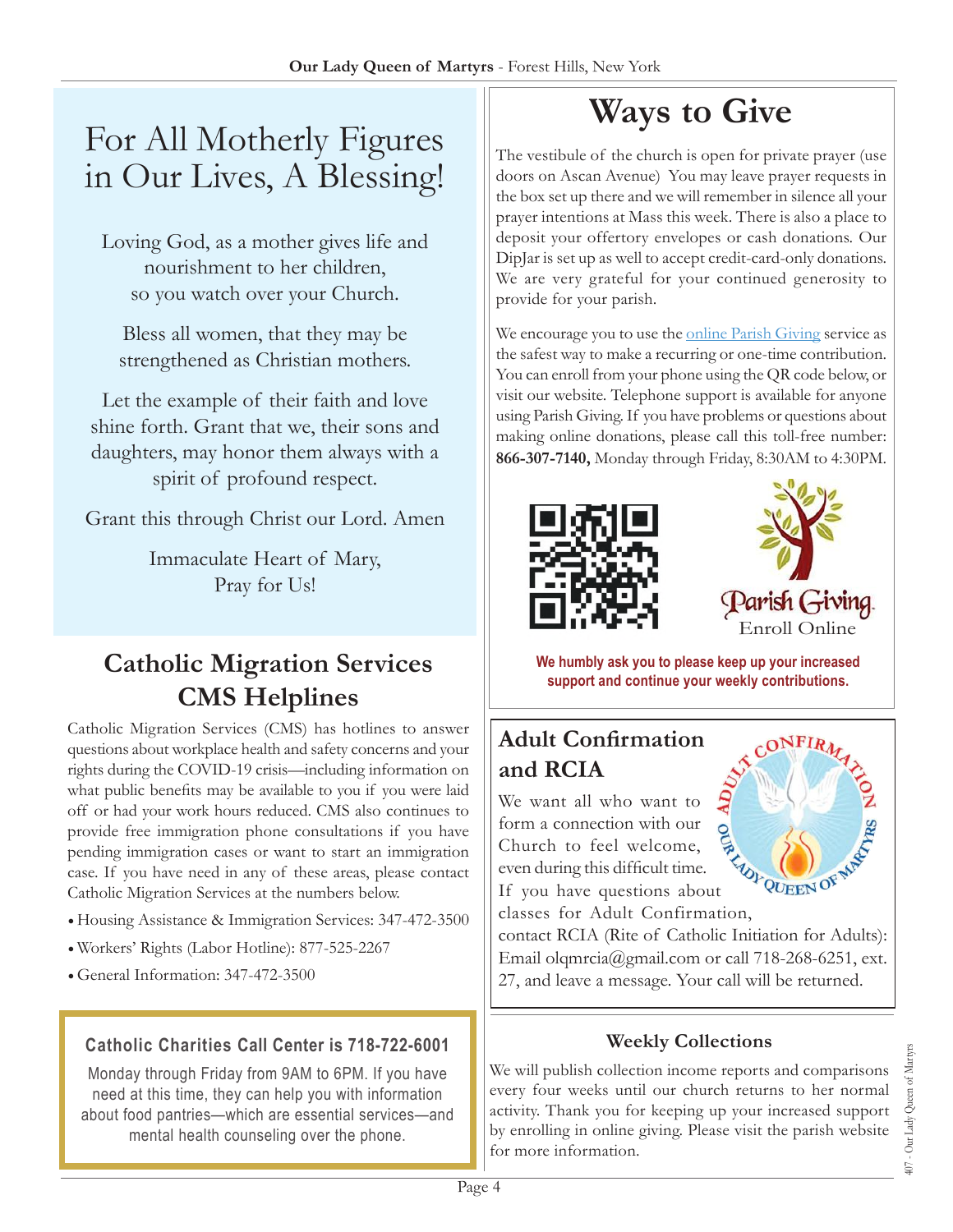# Prayer of Renewal of Our Consecration to the Blessed Virgin Mary

et us now entrust our country and ourselves once again to the Virgin Mary's care:

**Most Holy Virgin Mary, Mother of the Church**, you are the fairest fruit of God's redeeming love; you sing of the Father's mercy and accompany us with a mother's love. In this time of pandemic we come to you, our sign of sure hope and comfort. We renew the act of consecration and entrustment carried out by those who have gone before us. In a special way we commend to you those particularly in need of your maternal care.

**Mary, Health of the Sick**, sign of health, of healing, of divine hope for the sick, we entrust to you all who are infected with the coronavirus.

**Mary, Mother of Consolation**, who consoles with a mother's love all who turn to you, we entrust to you all those who have lost loved ones in the pandemic.

**Mary, Help of Christians**, who comes to our rescue in every trial, we entrust to your loving protection all caregivers.

**Mary, Queen and Mother of Mercy**, who embraces all those who call upon your help in their distress, we entrust to you all who are suffering in any way from the pandemic.

**Mary, Seat of Wisdom**, so wonderfully filled with the light of truth, we entrust to you all who are working to find a cure to this pandemic.

**Mary, Mother of Good Counsel**,who gave yourself wholeheartedly to God's plan for the renewing of all things in Christ, we entrust to you all leaders and policymakers.

**Mary, Mother of the Church**, you are enthroned as queen at your Son's right hand: we ask your intercession for the needs of our country, that every desire for good may be blessed and strengthened, that faith may be revived and nourished, hope sustained and enlightened, charity awakened and animated; guide us, we pray, along the path of holiness.

**Mary, our Mother**, bring everyone under your protection and entrust everyone to your beloved Son, Jesus Christ our Lord. Amen.



# Virtual Living Rosary at OLQM

Please join online to pray the Living Rosary with our parish staff and parishioners reciting the Hail Marys. Visit our website at <u>[ourladyqueenofmartyrs.org](https://ourladyqueenofmartyrs.org/)</u> and scroll below Today's Mass video.

# $e^{\pm i \theta}$

# **Faith Sharing Groups Meet via Zoom**

#### Are you looking to explore the Bible with others? **Then Join Us**

Sunday Morning Bible Study: 10AM to 11AM Discussing St. John's Gospel To join please contact Noila Johnson: noilas@hotmail.com

> Tuesday Evenings: 6:30PM to 8PM *Through the Word* (Bible Study)

 $\overline{\phantom{a}}$ 

To join please contact Joseph Terry: josephterry@gmail.com

#### **BY EMAIL** Rectory Office: **rectoryolqm@aol.com**

Pastor's Office: pastorolqm@aol.com

Administrator's Office: admn.olqm@yahoo.com

Bulletin Subjects: olqmcomm@aol.com

OLQM Catholic Academy info@olqmca.org

Pastoral Care Office: dfport@gmail.com

Religious Education Office: olqmreled@gmail.com

RCIA Office: [olqmrcia@gmail.com](mailto:olqmrcia@gmail.com)

Deacon Greg Kandra: dcngreg@gmail.com

Disabilities Advocate: [disabilities.olqm@gmail.com](mailto:disabilities.olqm@gmail.com)

## **Contact Us BY TELEPHONE**<br>Rectory Office:

Rectory Office: **718-268-6251**

**Emergency** (last rites) 718-810-9788 (after office hours)

OLQM Catholic Academy: 718-263-2622

Religious Education Office: 718-263-0907

RCIA Office: 718-268-6251, ext. 27

OLQM Charity Outreach: 718-268-6251, ext. 43

#### **ONLINE**

Website: www.ourladyqueenofmartyrs.org

Facebook, Twitter and Instagram: @OLQMChurch

OLQM Catholic Academy: <www.olqmca.org>